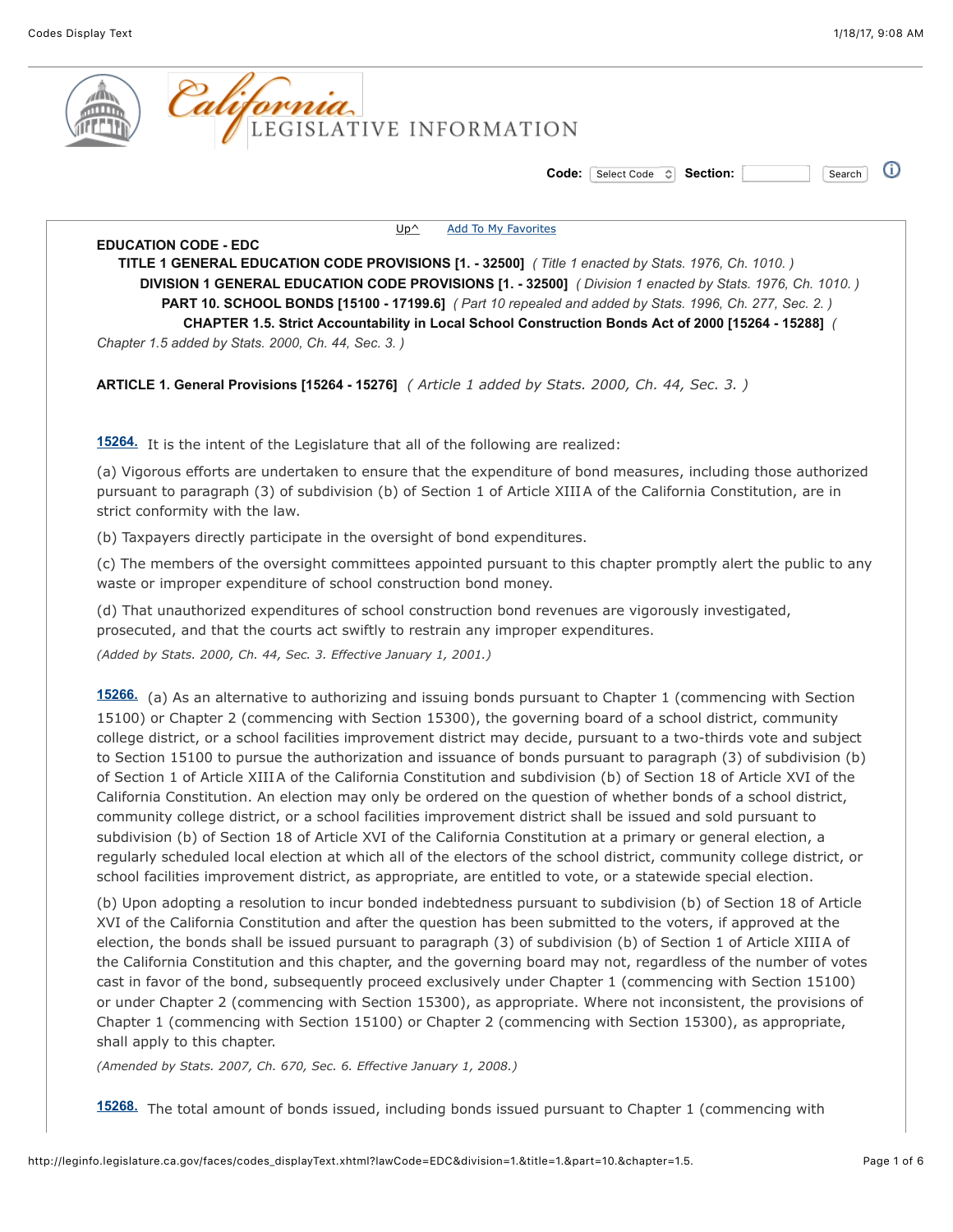Section 15100), shall not exceed 1.25 percent of the taxable property of the district as shown by the last equalized assessment of the county or counties in which the district is located. The bonds may only be issued if the tax rate levied to meet the requirements of Section 18 of Article XVI of the California Constitution in the case of indebtedness incurred by a school district pursuant to this chapter, at a single election, would not exceed thirty dollars (\$30) per year per one hundred thousand dollars (\$100,000) of taxable property when assessed valuation is projected by the district to increase in accordance with Article XIIIA of the California Constitution. For purposes of this section, the taxable property of a district for any fiscal year shall be calculated to include, but not be limited to, the assessed value of all unitary and operating nonunitary property of the district, which shall be derived by dividing the gross assessed value of the unitary and operating nonunitary property within the district for the 1987–88 fiscal year by the gross assessed value of all unitary and operating nonunitary property within the county in which the district is located for the 1987–88 fiscal year, and multiplying that result by the gross assessed value of all unitary and operating nonunitary property of the county on the last equalized assessment roll.

*(Amended (as added by Stats. 2000, Ch. 44) by Stats. 2000, Ch. 580, Sec. 2. Effective January 1, 2001.)*

**[15270.](javascript:submitCodesValues()** (a) Notwithstanding Sections 15102 and 15268, any unified school district may issue bonds pursuant to this article that, in aggregation with bonds issued pursuant to Chapter 1 (commencing with Section 15100), may not exceed 2.5 percent of the taxable property of the district as shown by the last equalized assessment of the county or counties in which the district is located. The bonds may only be issued if the tax rate levied to meet the requirements of Section 18 of Article XVI of the California Constitution in the case of indebtedness incurred pursuant to this chapter at a single election, by a unified school district, would not exceed sixty dollars (\$60) per year per one hundred thousand dollars (\$100,000) of taxable property when assessed valuation is projected by the district to increase in accordance with Article XIIIA of the California Constitution.

(b) Notwithstanding Sections 15102 and 15268, any community college district may issue bonds pursuant to this article that, in aggregation with bonds issued pursuant to Chapter 1 (commencing with Section 15100), may not exceed 2.5 percent of the taxable property of the district as shown by the last equalized assessment of the county or counties in which the district is located. The bonds may only be issued if the tax rate levied to meet the requirements of Section 18 of Article XVI of the California Constitution in the case of indebtedness incurred pursuant to this chapter at a single election, by a community college district, would not exceed twenty-five dollars (\$25) per year per one hundred thousand dollars (\$100,000) of taxable property when assessed valuation is projected by the district to increase in accordance with Article XIIIA of the California Constitution.

(c) In computing the outstanding bonded indebtedness of any unified school district or community college district for all purposes of this section, any outstanding bonds shall be deemed to have been issued for elementary school purposes, high school purposes, and community college purposes, respectively, in the respective amounts that the proceeds of the sale of those outstanding bonds, excluding any premium and accrued interest received on that sale, were or have been allocated by the governing board of the unified school district or community college district to each of those purposes respectively.

(d) For purposes of this section, the taxable property of a district for any fiscal year shall be calculated to include, but not be limited to, the assessed value of all unitary and operating nonunitary property of the district, which shall be derived by dividing the gross assessed value of the unitary and operating nonunitary property within the district for the 1987–88 fiscal year by the gross assessed value of all unitary and operating nonunitary property within the county in which the district is located for the 1987–88 fiscal year, and multiplying the result by the gross assessed value of all unitary and operating nonunitary property of the county on the last equalized assessment roll. In the event of the unification of two or more school districts subsequent to the 1987–88 fiscal year, the assessed value of all unitary and operating nonunitary property of the unified district shall be deemed to be the total of the assessed value of the taxable property of each of the unifying districts as that assessed value would be determined under Section 15268.

(e) For the purposes of this article, "general obligation bonds," as that term is used in Section 18 of Article XVI of the California Constitution, means bonds of a school district or community college district the repayment of which is provided for by this chapter and Chapter 1 (commencing with Section 15100) of Part 10, and includes bonds of a school facilities improvement district the repayment of which is provided for by this chapter and Chapter 2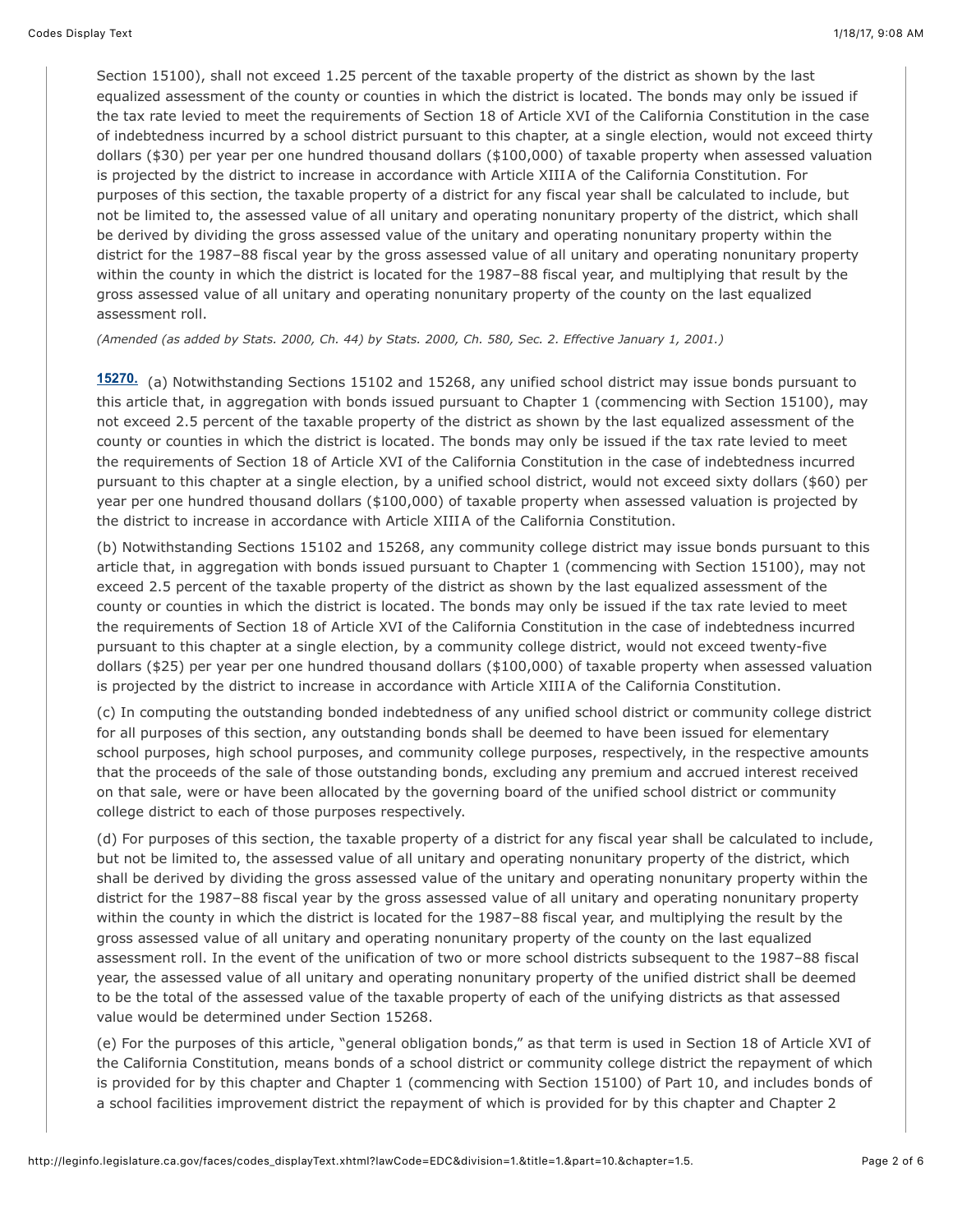(commencing with Section 15300).

*(Amended by Stats. 2001, Ch. 132, Sec. 2. Effective January 1, 2002.)*

**[15271.](javascript:submitCodesValues()** The governing board of a school district or community college district may proceed pursuant to this chapter on behalf of a school facilities improvement district that is created by and under the exclusive authority of the school district or community college district and act on behalf of the school facilities district as provided pursuant to Chapter 2 (commencing with Section 15300).

*(Added by Stats. 2001, Ch. 132, Sec. 3. Effective January 1, 2002.)*

**[15272.](javascript:submitCodesValues()** In addition to the ballot requirements of Section 15122 and the ballot provisions of this code applicable to governing board member elections, for bond measures pursuant to this chapter, the ballot shall also be printed with a statement that the board will appoint a citizens' oversight committee and conduct annual independent audits to assure that funds are spent only on school and classroom improvements and for no other purposes.

*(Added by Stats. 2000, Ch. 44, Sec. 3. Effective January 1, 2001.)*

**[15274.](javascript:submitCodesValues()** If it appears from the certificate of election results that 55 percent of the votes cast on the proposition of issuing bonds pursuant to subdivision (b) of Section 18 of Article XVI of the California Constitution are in favor of issuing bonds, the governing board shall cause an entry of that fact to be made upon its minutes. The governing board shall then certify to the board of supervisors of the county whose superintendent of schools has jurisdiction over the district, all proceedings had in the premises. The county superintendent of schools shall send a copy of the certificate of election results to the board of supervisors of the county.

*(Added by Stats. 2000, Ch. 44, Sec. 3. Effective January 1, 2001.)*

**[15276.](javascript:submitCodesValues()** Notwithstanding any other provision of law, a county board of education may not order an election to determine whether bonds may be issued under this article to raise funds for a county office of education. *(Added by Stats. 2000, Ch. 44, Sec. 3. Effective January 1, 2001.)*

**ARTICLE 2. Citizens' Oversight Committee [15278 - 15282]** *( Article 2 added by Stats. 2000, Ch. 44, Sec. 3. )*

**[15278.](javascript:submitCodesValues()** (a) If a bond measure authorized pursuant to paragraph (3) of subdivision (b) of Section 1 of Article XIII A of the California Constitution and subdivision (b) of Section 18 of Article XVI of the California Constitution is approved, the governing board of the school district or community college shall establish and appoint members to an independent citizens' oversight committee, pursuant to Section 15282, within 60 days of the date that the governing board enters the election results on its minutes pursuant to Section 15274.

(b) The purpose of the citizens' oversight committee shall be to inform the public concerning the expenditure of bond revenues. The citizens' oversight committee shall actively review and report on the proper expenditure of taxpayers' money for school construction. The citizens' oversight committee shall advise the public as to whether a school district or community college district is in compliance with the requirements of paragraph (3) of subdivision (b) of Section 1 of Article XIIIA of the California Constitution. The citizens' oversight committee shall convene to provide oversight for, but not be limited to, both of the following:

(1) Ensuring that bond revenues are expended only for the purposes described in paragraph (3) of subdivision (b) of Section 1 of Article XIIIA of the California Constitution.

(2) Ensuring that, as prohibited by subparagraph (A) of paragraph (3) of subdivision (b) of Section 1 of Article XIIIA of the California Constitution, no funds are used for any teacher or administrative salaries or other school operating expenses.

(c) In furtherance of its purpose, the citizens' oversight committee may engage in any of the following activities: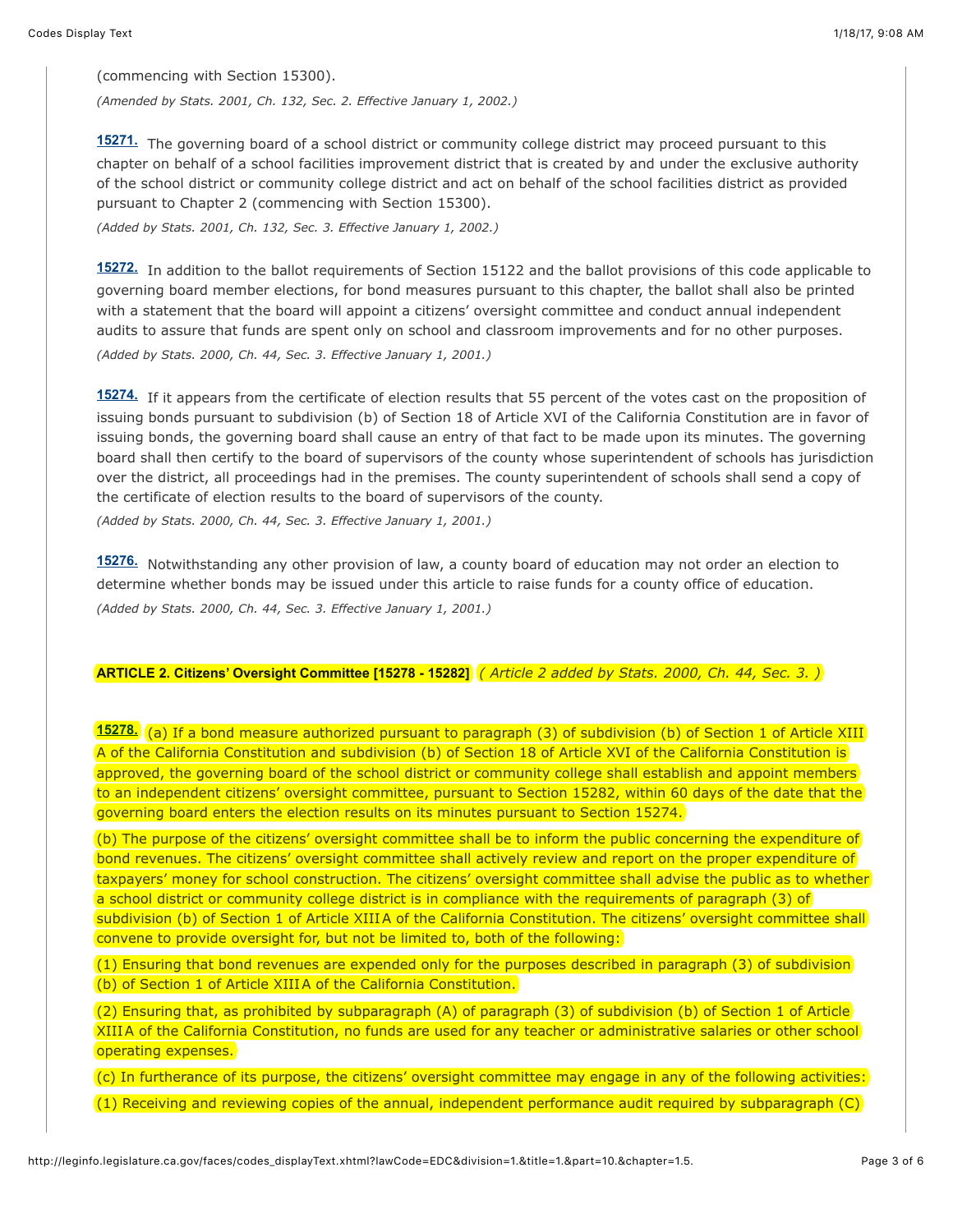of paragraph (3) of subdivision (b) of Section 1 of Article XIIIA of the California Constitution.

(2) Receiving and reviewing copies of the annual, independent financial audit required by subparagraph (C) of paragraph (3) of subdivision (b) of Section 1 of Article XIIIA of the California Constitution.

(3) Inspecting school facilities and grounds to ensure that bond revenues are expended in compliance with the requirements of paragraph (3) of subdivision (b) of Section 1 of Article XIIIA of the California Constitution.

(4) Receiving and reviewing copies of any deferred maintenance proposals or plans developed by a school district or community college district, including any reports required by Section 17584.1.

(5) Reviewing efforts by the school district or community college district to maximize bond revenues by implementing cost-saving measures, including, but not limited to, all of the following:

(A) Mechanisms designed to reduce the costs of professional fees.

(B) Mechanisms designed to reduce the costs of site preparation.

(C) Recommendations regarding the joint use of core facilities.

(D) Mechanisms designed to reduce costs by incorporating efficiencies in schoolsite design.

(E) Recommendations regarding the use of cost-effective and efficient reusable facility plans.

*(Added by Stats. 2000, Ch. 44, Sec. 3. Effective January 1, 2001.)*

**[15280.](javascript:submitCodesValues()** (a) (1) The governing board of the district shall, without expending bond funds, provide the citizens' oversight committee with any necessary technical assistance and shall provide administrative assistance in furtherance of its purpose and sufficient resources to publicize the conclusions of the citizens' oversight committee.

(2) The governing board of the district shall provide the citizens' oversight committee with responses to any and all findings, recommendations, and concerns addressed in the annual, independent financial and performance audits required by subparagraphs (C) and (D) of paragraph (3) of subdivision (b) of Section 1 of Article XIII A of the California Constitution within three months of receiving the audits.

(b) All citizens' oversight committee proceedings shall be open to the public and notice to the public shall be provided in the same manner as the proceedings of the governing board of the district. The citizens' oversight committee shall issue regular reports on the results of its activities. A report shall be issued at least once a year. Minutes of the proceedings of the citizens' oversight committee and all documents received and reports issued shall be a matter of public record and be made available on an Internet Web site maintained by the governing board of the district.

*(Amended by Stats. 2013, Ch. 91, Sec. 1. Effective January 1, 2014.)*

**[15282.](javascript:submitCodesValues()** (a) The citizens' oversight committee shall consist of at least seven members who shall serve for a minimum term of two years without compensation and for no more than three consecutive terms. While consisting of a minimum of at least seven members, the citizens' oversight committee shall be comprised, as follows:

(1) One member shall be active in a business organization representing the business community located within the school district or community college district.

(2) One member shall be active in a senior citizens' organization.

(3) One member shall be active in a bona fide taxpayers' organization.

(4) For a school district, one member shall be the parent or guardian of a child enrolled in the school district. For a community college district, one member shall be a student who is both currently enrolled in the community college district and active in a community college group, such as student government. The community college student member may, at the discretion of the governing board of the community college district, serve up to six months after his or her graduation.

(5) For a school district, one member shall be both a parent or guardian of a child enrolled in the school district and active in a parent-teacher organization, such as the Parent Teacher Association or schoolsite council. For a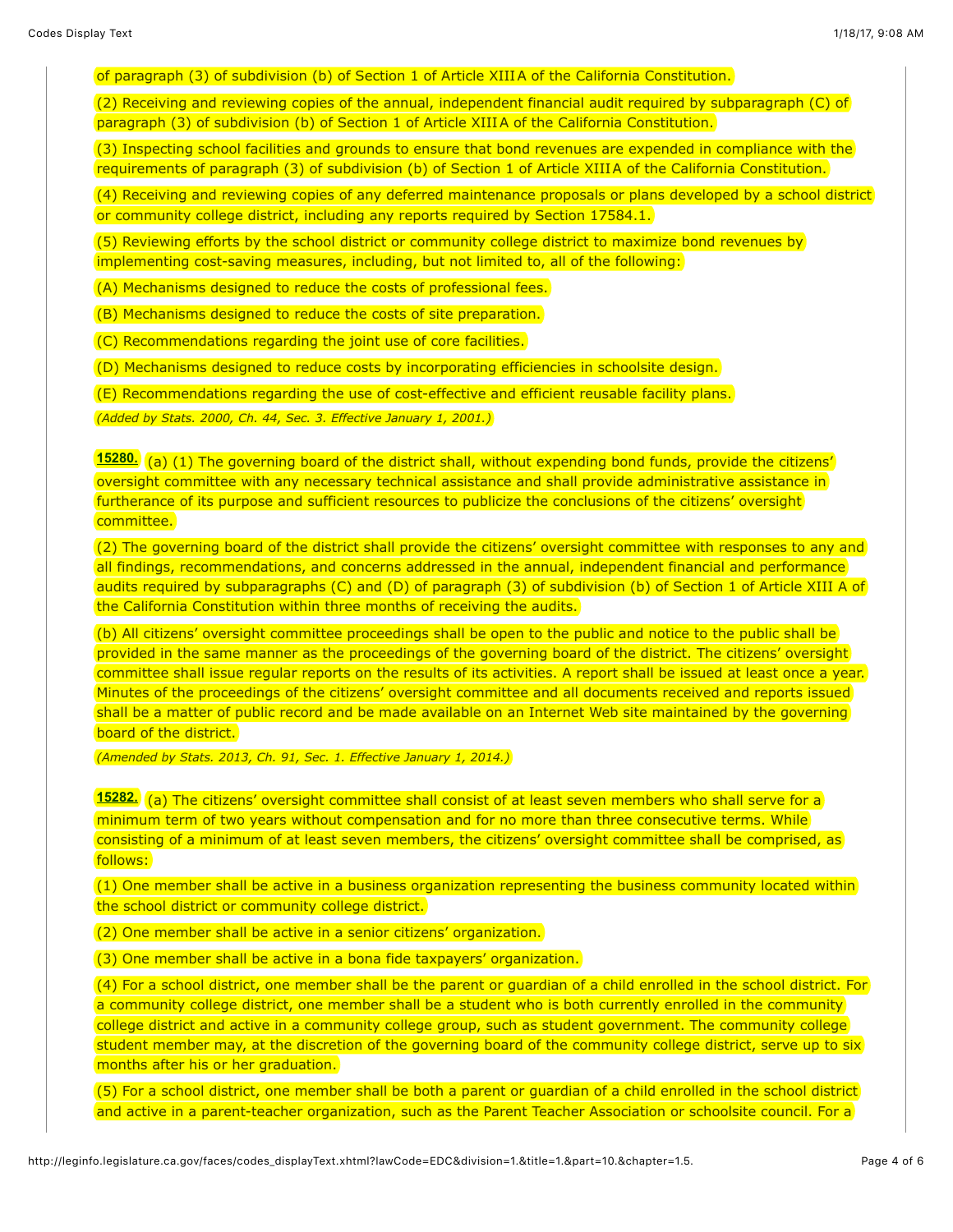community college district, one member shall be active in the support and organization of a community college or the community colleges of the district, such as a member of an advisory council or foundation.

(b) An employee or official of the school district or community college district shall not be appointed to the citizens' oversight committee. A vendor, contractor, or consultant of the school district or community college district shall not be appointed to the citizens' oversight committee. Members of the citizens' oversight committee shall, pursuant to Sections 35233 and 72533, abide by the prohibitions contained in Article 4 (commencing with Section 1090) and Article 4.7 (commencing with Section 1125) of Chapter 1 of Division 4 of Title 1 of the Government Code.

*(Amended by Stats. 2013, Ch. 76, Sec. 27. Effective January 1, 2014.)*

**ARTICLE 3. Bond Accountability [15284 - 15288]** *( Article 3 added by Stats. 2000, Ch. 44, Sec. 3. )*

**[15284.](javascript:submitCodesValues()** (a) An action to obtain an order restraining and preventing any expenditure of funds received by a school district or community college district through the sale of bonds authorized by this chapter pursuant to paragraph (3) of subdivision (b) of Section 1 of Article XIIIA of the California Constitution and subdivision (b) of Section 18 of Article XVI of the California Constitution may be maintained against any officer, agent, or other person acting on behalf of, that school district or community college district, by a citizen residing in the school or community college district who is assessed and is liable to pay an ad valorem tax on real property within the school or community college district, or who has paid an ad valorem tax on real property within the school or community college district within one year before the commencement of the action if it appears by the complaint or affidavits that any of the following conditions are present:

(1) An expenditure of funds received by a school district or community college district through the sale of bonds authorized by this chapter is for purposes other than those specified in paragraph (3) of subdivision (b) of Section 1 of Article XIIIA of the California Constitution.

(2) The expenditure is not in compliance with paragraph (3) of subdivision (b) of Section 1 of Article XIIIA of the California Constitution.

(3) That an expenditure in violation of paragraph (3) of subdivision (b) of Section 1 of Article XIIIA of the California Constitution will be made or will continue to be made during the litigation that would produce waste or great or irreparable injury.

(4) The governing board of a school district or community college has willfully failed to appoint the citizens' oversight committee in violation of the requirements of Section 15278.

(b) An action brought pursuant to this section shall take special precedence over all civil matters on the calendar of the court except those matters granted equal precedence by law.

(c) The rights, remedies, or penalties established by this section are cumulative to the rights, remedies, or penalties established under other laws, including subdivision (a) of Section 526 of Chapter 3 of Title 7 of Part 2 of the Code of Civil Procedure.

(d) If an order is obtained to restrain and prevent an expenditure of funds pursuant to subdivision (a), a court may award attorneys' fees pursuant to Chapter 6 (commencing with Section 1021.5) of Title 14 of Part 2 of the Code of Civil Procedure.

(e) The action authorized by this section shall be known as a "School Bond Waste Prevention Action." *(Added by Stats. 2000, Ch. 44, Sec. 3. Effective January 1, 2001.)*

**[15286.](javascript:submitCodesValues()** Consistent with the provisions contained in subparagraphs (C) and (D) of paragraph (3) of subdivision (b) of Section 1 of Article XIIIA of the California Constitution, the required annual, independent financial and performance audits for the preceding fiscal year shall be submitted to the citizens' oversight committee established pursuant to Section 15278 at the same time they are submitted to the school district or community college district, no later than March 31 of each year. These audits shall be conducted in accordance with the